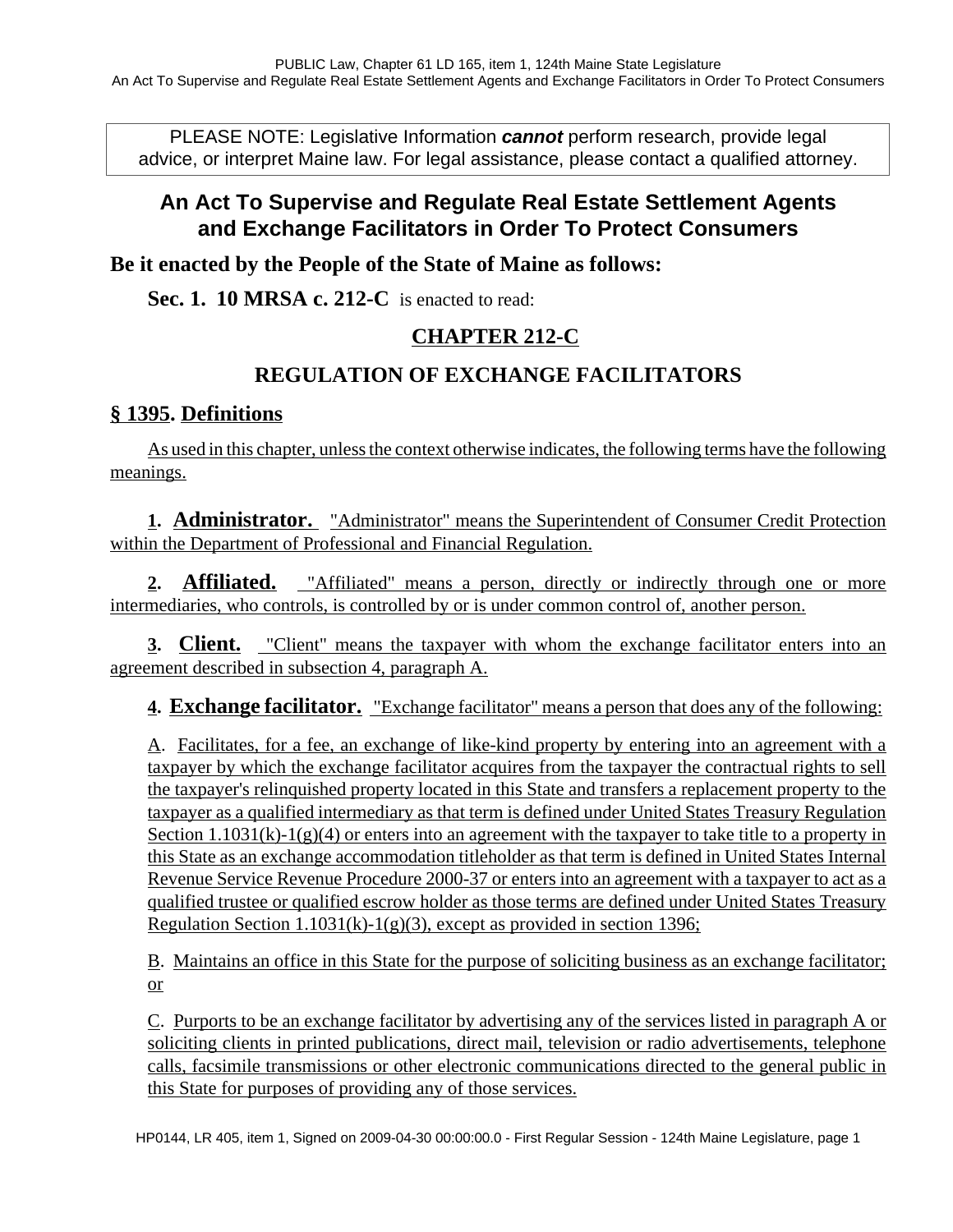**5. Fee.** "Fee" means compensation of any nature, direct or indirect, monetary or in-kind, that is received by a person or related person as defined in the United States Internal Revenue Code, Section 267(b) or 707(b) for any services relating to or incidental to the exchange of like-kind property.

**6. Financial institution.** "Financial institution" means a bank, credit union, savings and loan association, savings bank or trust company or other similar depository or nondepository financial institution including an institution whose accounts are insured by the full faith and credit of the United States, the Federal Deposit Insurance Corporation, the National Credit Union Share Insurance Fund or other similar or successor programs as well as an affiliate or subsidiary of such institution.

**7. Person.** "Person" means an individual, corporation, partnership, limited liability company, joint venture, association, joint stock company, trust or any other form of legal entity, including agents and employees of a person.

**8. Prudent investor standard.** "Prudent investor standard" means the prudent investor standard referenced in Title 18-B, Part 1, section 901, subsection 1.

## **§ 1396. License; requirements**

**1. License.** A person may not directly or indirectly engage in or carry on, or purport to engage in or carry on, the business of, or act in the capacity of, an exchange facilitator in this State without first obtaining a license from the administrator in accordance with this chapter.

**2. Issuance of license.** An application for a license as an exchange facilitator must be in writing and filed with the administrator in the manner and form prescribed by the administrator. The administrator shall set an application fee for a primary office not to exceed \$350 and for any branch offices not to exceed \$200. All funds received by the administrator under this chapter are appropriated for the use of the administrator.

**3. Renewal.** On or before April 30th of each year, an exchange facilitator licensed under this chapter shall pay an annual license renewal fee of \$150 and shall file with the administrator a renewal form containing such information as the administrator may require.

**4. Place of business; name.** An exchange facilitator licensed under this chapter shall maintain a home office as its principal location for the transaction of exchange facilitator business. The administrator may issue additional branch licenses to the same exchange facilitator licensee upon compliance with all the provisions of this chapter governing the issuance of a single exchange facilitator license. An exchange facilitator may not engage in the exchange facilitator business at any place of business for which it does not hold a license or engage in business under any other name than that on the license.

**5. Exemptions.** The following persons described in this subsection are exempt from the requirements of this chapter: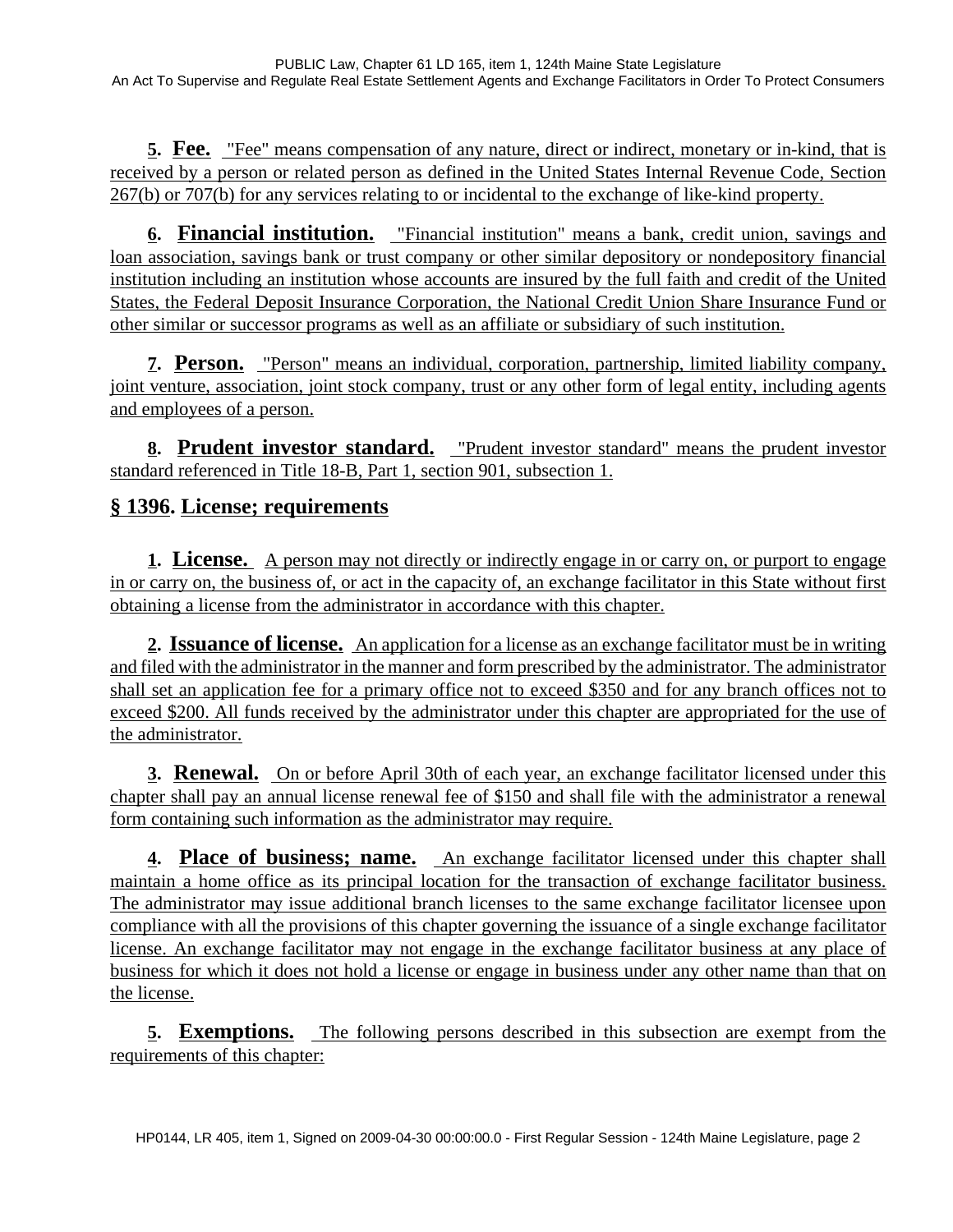A. A taxpayer or a disqualified person, as that term is defined under United States Treasury Regulation Section 1.1031(k)-1(k), seeking to qualify for the nonrecognition provisions of Section 1031 of the United States Internal Revenue Code of 1986, as amended;

B. A financial institution;

C. A title insurance company, underwritten title company or escrow company that is acting solely as a qualified escrow holder or qualified trustee, as those terms are defined under United States Treasury Regulation Section  $1.1031(k)-1(g)(3)$ , and that is not facilitating exchanges;

D. A person that advertises for and teaches seminars or classes or otherwise makes a presentation to attorneys, accountants, real estate professionals, tax professionals or other professionals, when the primary purpose is to teach the professionals about tax-deferred exchanges or to train them to act as exchange facilitators;

E. A qualified intermediary, as that term is defined under United States Treasury Regulation Section  $1.1031(k)-1(g)(4)$ , who holds exchange funds from the disposition of relinquished property located outside this State;

F. An entity in which an exchange accommodation titleholder has a 100% interest and that is used by the exchange accommodation titleholder as defined in United States Internal Revenue Service Revenue Procedure 2003-37 to take title to property in this State;

G. A person licensed to practice law in this State while engaged in the performance of the person's professional duties, except an attorney or law firm actively engaging in a separate business as an exchange facilitator;

H. A real estate company, broker or salesperson licensed by and subject to the jurisdiction of this State while performing acts in the course of or incidental to sales or purchases of real or personal property handled or negotiated by the real estate company, broker or salesperson;

I. A receiver, trustee in bankruptcy, executor, administrator, guardian or other person acting under the supervision or order of a court of this State or of a federal court;

J. A person licensed in this State as a certified public accountant while engaged in the performance of the person's professional duties who is not actively engaged in a separate business as an exchange facilitator;

K. A regulated lender subject to the licensing requirements of Title 9-A to the extent the lender is not engaged in a separate business as an exchange facilitator;

L. Any federal or state agency and its political subdivisions; and

M. A loan broker subject to the licensing requirements of Title 9-A, Article 10 to the extent the loan broker is not engaged in a separate business as an exchange facilitator.

## **§ 1397. Financial responsibility and insurance coverage requirements**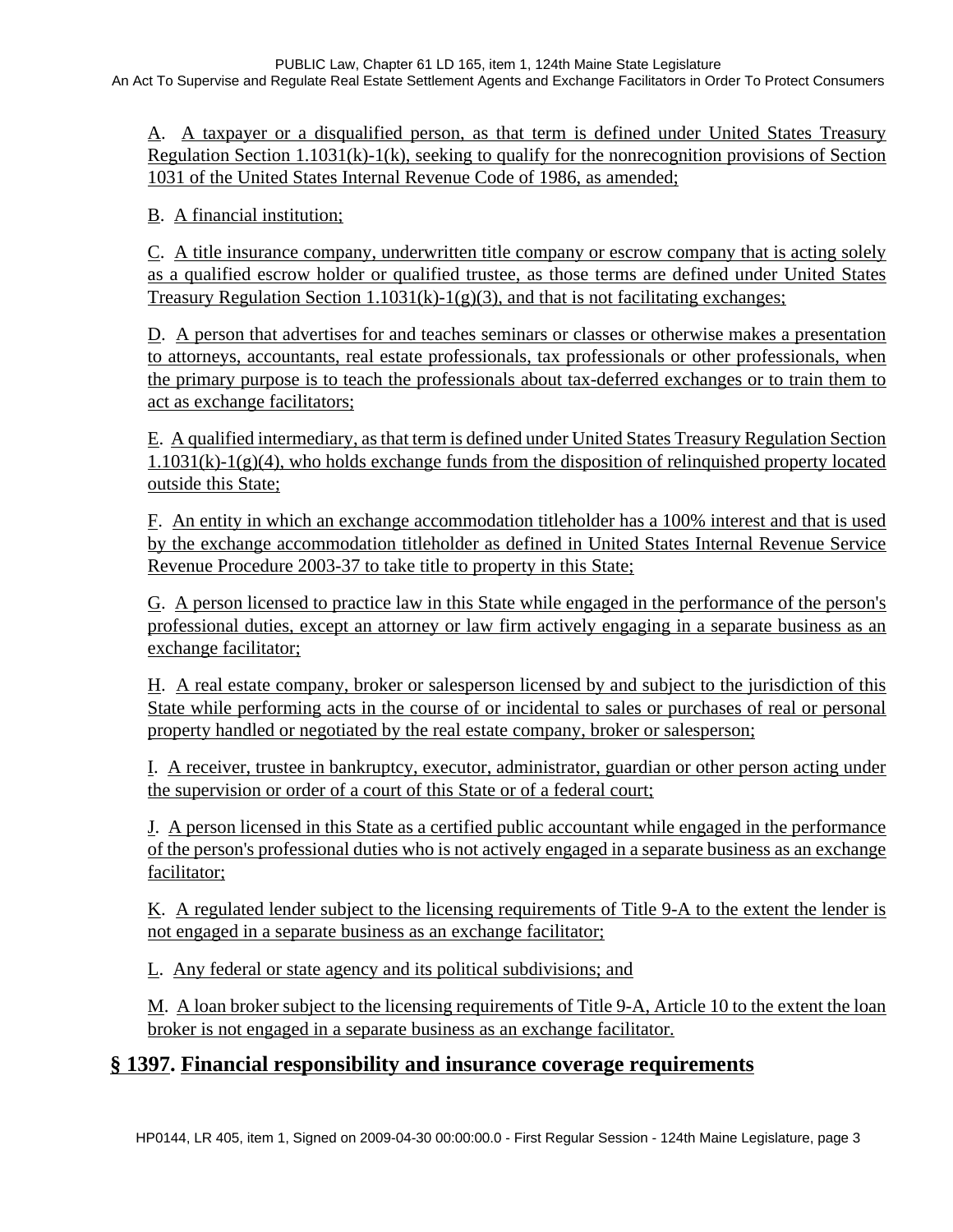**1. Financial responsibility.** An exchange facilitator shall at all times comply with one or more of the following:

A. Maintain a fidelity bond or bonds in an amount not less than \$250,000, executed by an insurer authorized to do business in this State;

B. Deposit an amount of cash or securities or irrevocable letters of credit in an amount not less than \$250,000 in an interest-bearing deposit account or a money market account with a financial institution. Interest on that amount must accrue to the exchange facilitator; or

C. Deposit all exchange funds in a qualified escrow account or qualified trust, as those terms are defined under United States Treasury Regulation Section 1.1031(k)-1(g)(3), with a financial institution and provide that any withdrawals from that escrow account or trust require that person's and the client's written authorization.

An exchange facilitator may maintain a bond or bonds or deposit an amount of cash or securities or irrevocable letters of credit in excess of the minimum required amounts. If an exchange facilitator is listed as a named insured on one or more fidelity bonds totaling at least \$250,000, the requirements of this subsection are deemed satisfied.

**2. Insurance or alternative coverage.** An exchange facilitator shall at all times comply with either of the following:

A. Maintain an errors and omissions insurance policy in an amount not less than \$100,000, executed by an insurer authorized to do business in this State; or

B. Deposit an amount of cash, securities or irrevocable letters of credit in an amount not less than \$100,000 in an interest-bearing deposit account or a money market account with a financial institution. Interest on that amount must accrue to the exchange facilitator.

An exchange facilitator may maintain insurance or deposit an amount of cash or securities or irrevocable letters of credit in excess of the minimum required amounts. If an exchange facilitator is listed as a named insured on an errors and omissions policy of at least \$100,000, the requirements of this section are deemed satisfied.

## **§ 1398. Duties of exchange facilitators; prohibited activities**

**1. Duty to client.** An exchange facilitator shall act as a custodian for all exchange funds, including, but not limited to, money, property, other consideration or instruments received by the person from, or on behalf of, a client, except funds received as the person's compensation. An exchange facilitator shall invest those exchange funds in investments that meet a prudent investor standard and that satisfy the investment goals of liquidity and preservation of principal. For purposes of this subsection, a prudent investor standard is violated if any of the following occurs: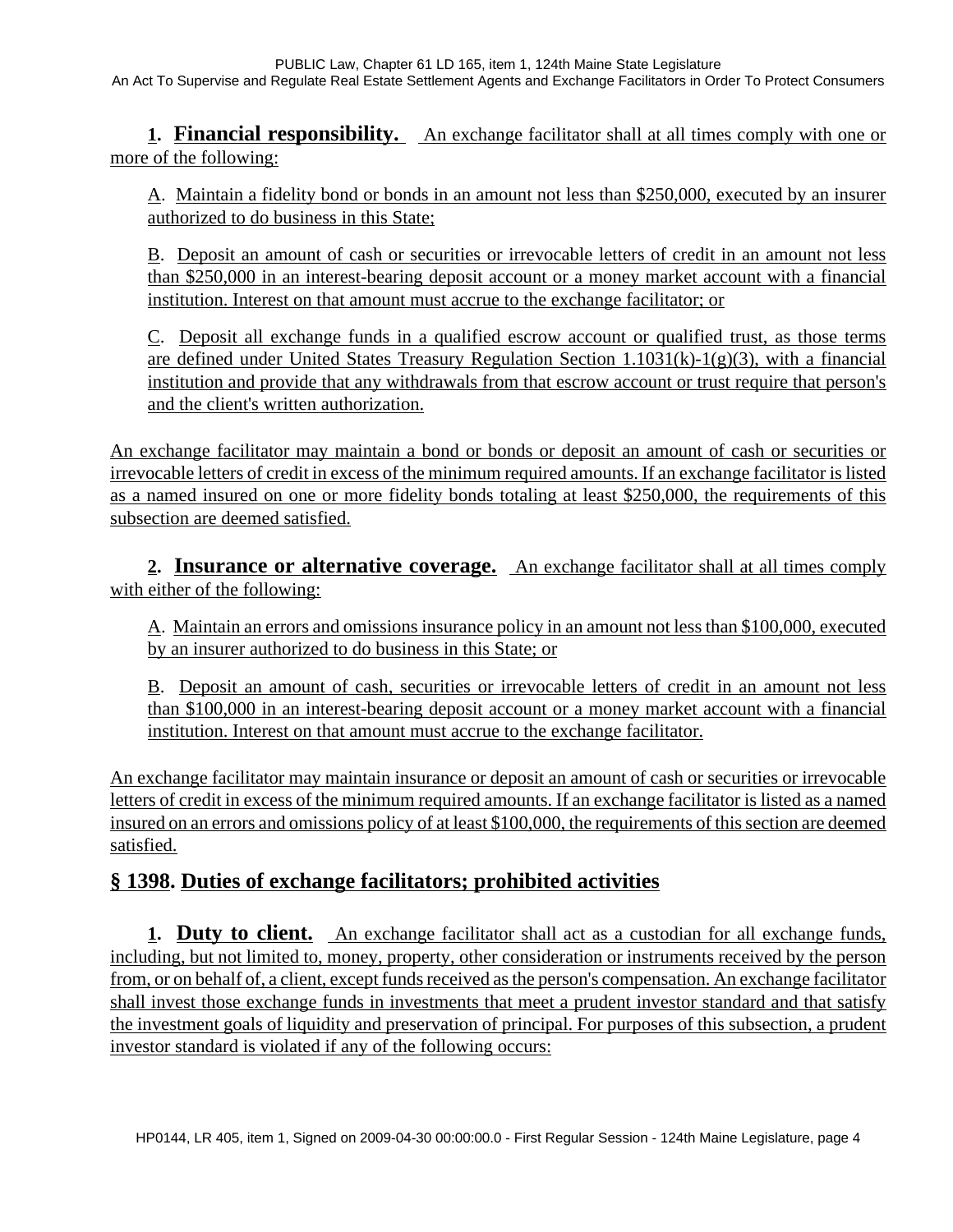A. Exchange funds are knowingly commingled by the exchange facilitator with the operating accounts of the exchange facilitator;

B. Exchange funds are loaned or otherwise transferred to any person or entity, other than a financial institution, that is affiliated with or related to the exchange facilitator. This paragraph does not apply to the transfer of funds from an exchange facilitator to an exchange accommodation titleholder as defined in United States Internal Revenue Service Revenue Procedure 2003-37 in accordance with an exchange contract; or

C. Exchange funds are invested in a manner that does not provide sufficient liquidity to meet the exchange facilitator's contractual obligations to its clients and does not preserve the principal of the exchange funds.

Exchange funds are not subject to execution or attachment on any claim against the exchange facilitator. An exchange facilitator may not knowingly keep, or cause to be kept, any money in any bank, credit union, or other financial institution under a name designating the money as belonging to the client of any exchange facilitator, unless that money belongs to that client and was actually entrusted to the exchange facilitator by that client.

**2. Notice of change in control.** An exchange facilitator shall notify all existing exchange clients whose relinquished property is located in this State, or whose replacement property held under a qualified exchange accommodation agreement is located in this State, of any change in control of the exchange facilitator. The notice must be provided within 10 business days of the effective date of the change in control by hand delivery, facsimile transmission, e-mail, overnight mail or first-class mail, and must be posted on the exchange facilitator's publicly accessible website for at least 90 days following the change in control. The notice must include the name, address and other contact information of the transferees. For purposes of this subsection, "change in control" means any transfer of more than 50% of the assets or ownership interests, directly or indirectly, of the exchange facilitator.

**3. Prohibitions.** A person engaged in business as an exchange facilitator may not do any of the following:

A. Make any material misrepresentations concerning any like-kind exchange transaction that are intended to mislead;

B. Pursue a continued or flagrant course of misrepresentation, or make false statements through advertising or otherwise;

C. Fail, within a reasonable time, to account for any money or property belonging to others that may be in the possession of, or under control of, the person;

D. Engage in any conduct constituting fraudulent or dishonest dealings;

E. Commit any crime involving fraud, misrepresentation, deceit, embezzlement, misappropriation of funds, robbery or theft; or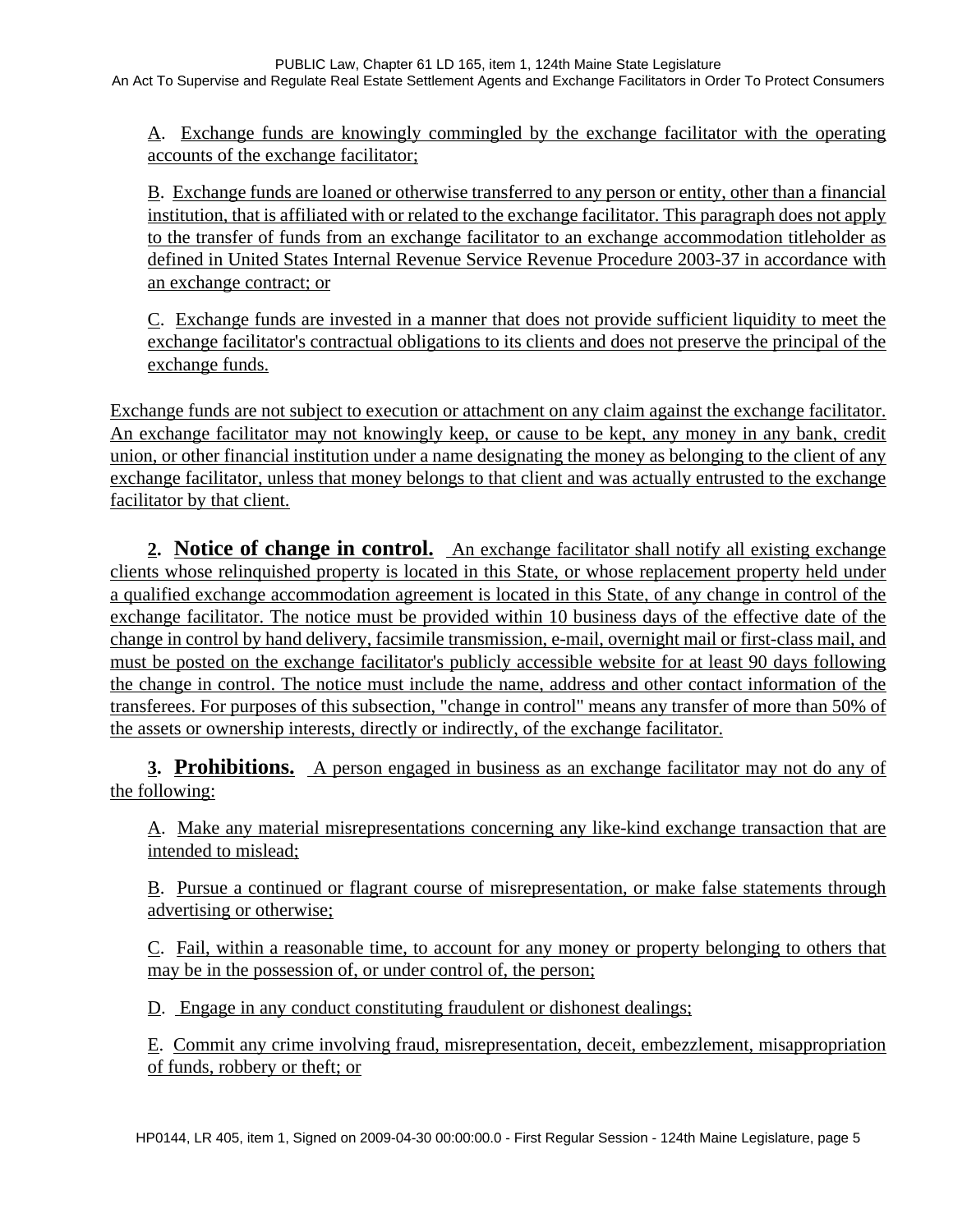F. Materially fail to fulfill its contractual duties to a client to deliver property or funds to the client, unless that failure is due to circumstances beyond the control of the person engaging in business as an exchange facilitator.

# **§ 1399. Civil liability**

**1. Claim on bonds, deposits or letters of credit.** The administrator may file a claim on behalf of any client or clients on the bonds, deposits or letters of credit described in section 1397, subsection 1 to recover the damages as a result of financial loss or damages by reason of the failure of an exchange facilitator to comply with this chapter.

**2. Civil action.** A person may bring a civil action in a court of competent jurisdiction against an exchange facilitator for any violation of this chapter.

## **§ 1400. Powers and duties of the administrator**

**1. Rules.** In addition to any other powers and duties of the administrator authorized by law, the administrator may adopt rules as necessary to carry out the purposes of this chapter. Rules adopted pursuant to this subsection are routine technical rules as defined in Title 5, chapter 375, subchapter 2-A.

**2. Examinations and investigations.** The administrator may examine or investigate the books, records and accounts of each exchange facilitator, within or without the State, at intervals the administrator considers necessary. The administrator may assess the exchange facilitator for the actual costs of the examination pursuant to Title 9-A, Article 6.

**3. Enforcement.** The administrator may undertake any action authorized pursuant to Title 9- A, Article 6 to ensure compliance with this chapter.

**Sec. 2. 10 MRSA c. 212-D** is enacted to read:

# **CHAPTER 212-D**

## **REGULATION OF RESIDENTIAL REAL ESTATE SETTLEMENT AGENCIES**

### **§ 1400-A. Definitions**

As used in this chapter, unless the context otherwise indicates, the following terms have the following meanings.

**1. Administrator.** "Administrator" means the Superintendent of Consumer Credit Protection within the Department of Professional and Financial Regulation.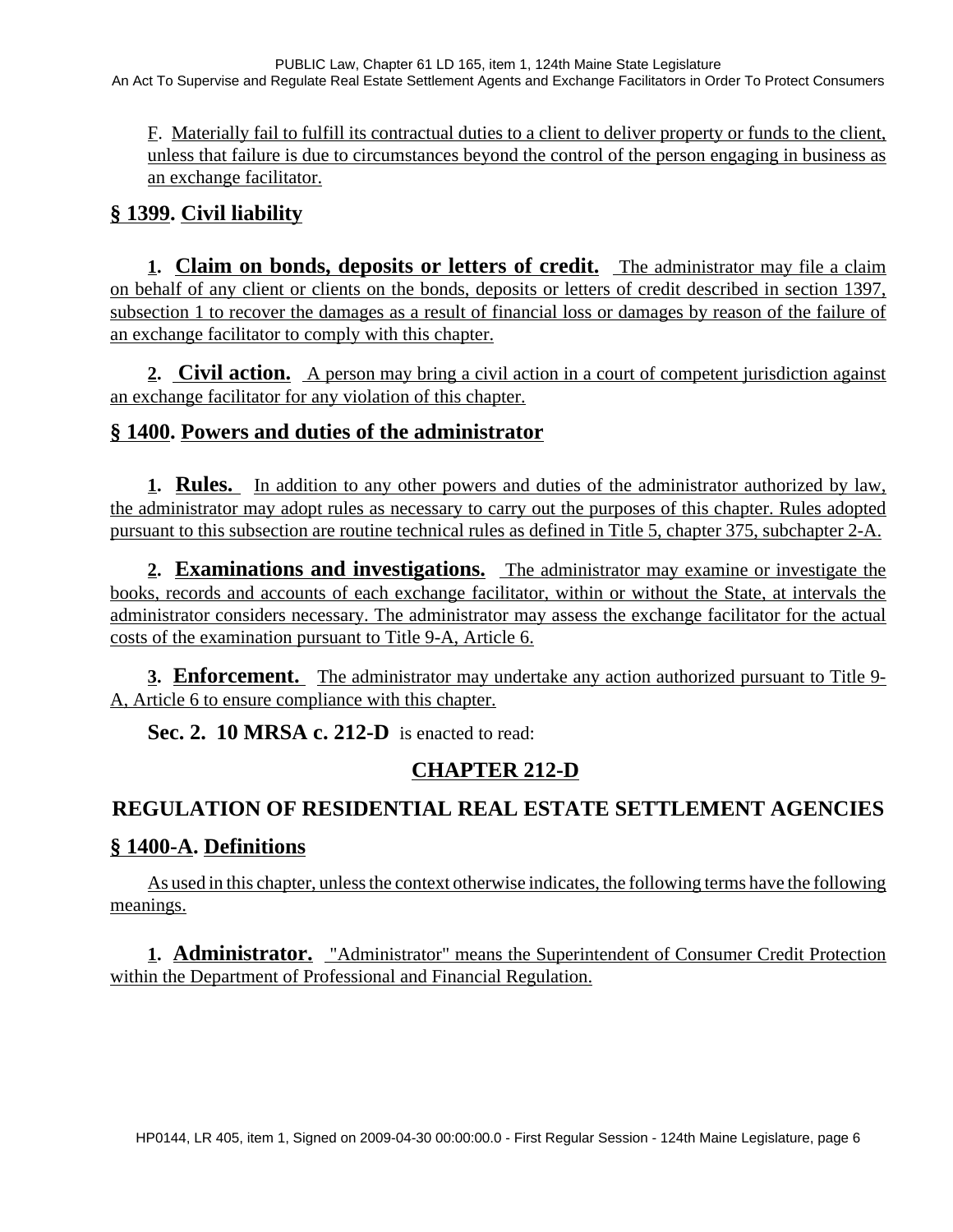**2. Financial institution.** "Financial institution" means a bank, credit union, savings and loan association, savings bank, trust company or other similar depository or nondepository financial institution, including an institution whose accounts are insured by the full faith and credit of the United States, the Federal Deposit Insurance Corporation, the National Credit Union Share Insurance Fund or other similar or successor programs as well as an affiliate or subsidiary of such financial institution.

**3. Settlement agency.** "Settlement agency" means the person responsible for conducting the settlement or disbursement of settlement proceeds in a residential real estate transaction effecting the sale, transfer, encumbrance or lease to another person of real or personal property located in this State. "Settlement agency" includes an individual, corporation, limited liability company, partnership or other entity conducting the settlement and disbursement of settlement proceeds.

**4. Settlement agent.** "Settlement agent" means a person engaged in the business of settlements on behalf of a settlement agency.

**5. Settlement.** "Settlement" means the receipt of loan funds, loan documents or other documents or funds to carry out the contractual terms of a residential real estate transaction.

## **§ 1400-B. Registration; requirements**

**1. Registration.** A person may not directly or indirectly engage in or carry on, or purport to engage in or carry on, the business of, or act in the capacity of, a settlement agency in this State without first registering with the administrator in accordance with this chapter. The registration must be in a manner and form prescribed by the administrator. The administrator shall set a registration fee for a primary office or a branch office not to exceed \$25. All funds received by the administrator under this chapter are appropriated for the use of the administrator.

#### **2. Exemptions.** This chapter does not apply to:

A. A person licensed to practice law in this State while engaged in the performance of the person's professional duties, except an attorney or law firm actively engaging in a separate business as a settlement agency;

B. Individual settlement agents, working on behalf of a settlement agency registered or exempt under this section;

C. A real estate company, broker or salesperson licensed by and subject to the jurisdiction of this State while performing acts in the course of or incidental to sales or purchases of real or personal property handled or negotiated by the real estate company, broker or salesperson;

D. A receiver, trustee in bankruptcy, executor, administrator, guardian or other person acting under the supervision or order of a court of this State or of a federal court;

E. A person licensed in this State as a certified public accountant while engaged in the performance of the person's professional duties who is not actively engaged in a separate business as a settlement agency;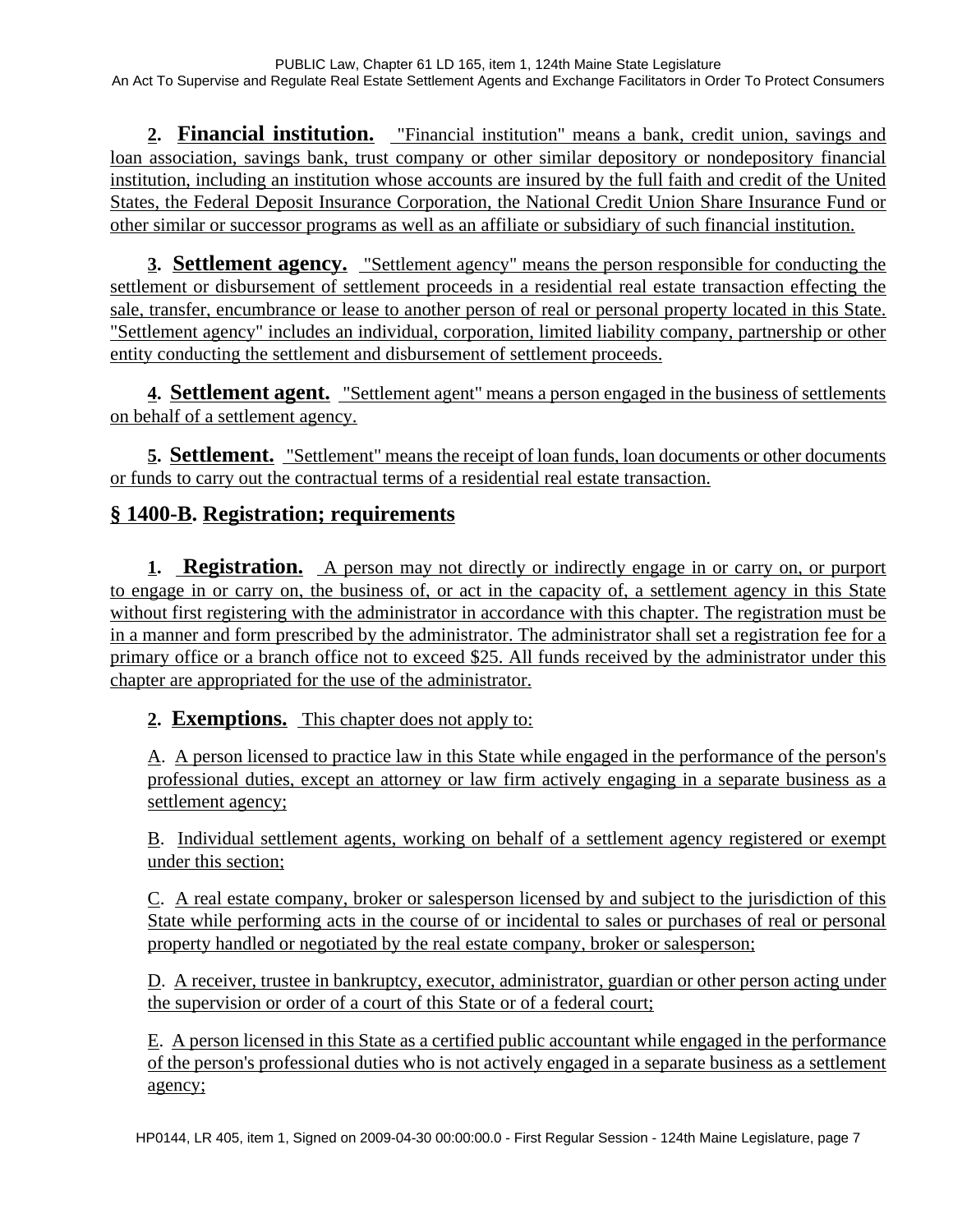F. A financial institution;

G. A regulated lender subject to the licensing requirements of Title 9-A to the extent the lender is not engaged in a separate business as a settlement agency;

H. Any federal or state agency and its political subdivisions; and

I. A loan broker subject to the requirements of Title 9-A, Article 10 to the extent the loan broker is not engaged in a separate business as a settlement agency.

**3. Renewal.** On or before April 30th of each year, a settlement agency registered under this chapter shall pay an annual renewal fee of \$25 and shall file with the administrator a renewal form containing such information as the administrator may require.

**4. Place of business; name.** A settlement agency registered under this chapter shall maintain a home office as its principal location for the transaction of settlement business. The administrator may issue additional branch registrations to the same settlement agency upon compliance with all the provisions of this chapter governing the issuance of a single settlement agency registration. For purposes of this subsection, the conducting of a settlement by mail or at a remote location for the convenience of the parties by a settlement agent based out of the settlement agency's registered principal office or registered branch office is not considered the transaction of settlement business at a place of business other than the registered location of the settlement agency.

**5. Examinations and investigations.** Upon any complaint alleging a violation of law, including the Funded Settlement Act, the federal Real Estate Settlement Procedures Act of 1974, 12 United States Code, Section 2601 et seq. or the Maine Consumer Credit Code, the administrator may examine or investigate the books, records and accounts of a settlement agency.

**6. Enforcement.** The administrator may undertake any action authorized pursuant to Title 9-A, Article 6 to ensure compliance with this chapter. Nothing in this subsection may be construed to affect the ability of a settlement company to assert the attorney-client privilege. With respect to a settlement company that is owned or operated by an attorney licensed in this State, the administrator shall notify the Board of Overseers of the Bar of any enforcement action taken by the administrator pursuant to this chapter.

**Sec. 3. Appropriations and allocations.** The following appropriations and allocations are made.

#### **PROFESSIONAL AND FINANCIAL REGULATION, DEPARTMENT OF**

#### **Administrative Services - Professional and Financial Regulation 0094**

Initiative: Allocates funds for the one-time costs of establishing new license and registration categories in the agency's licensing system.

#### **OTHER SPECIAL REVENUE FUNDS 2009-10 2010-11**

HP0144, LR 405, item 1, Signed on 2009-04-30 00:00:00.0 - First Regular Session - 124th Maine Legislature, page 8